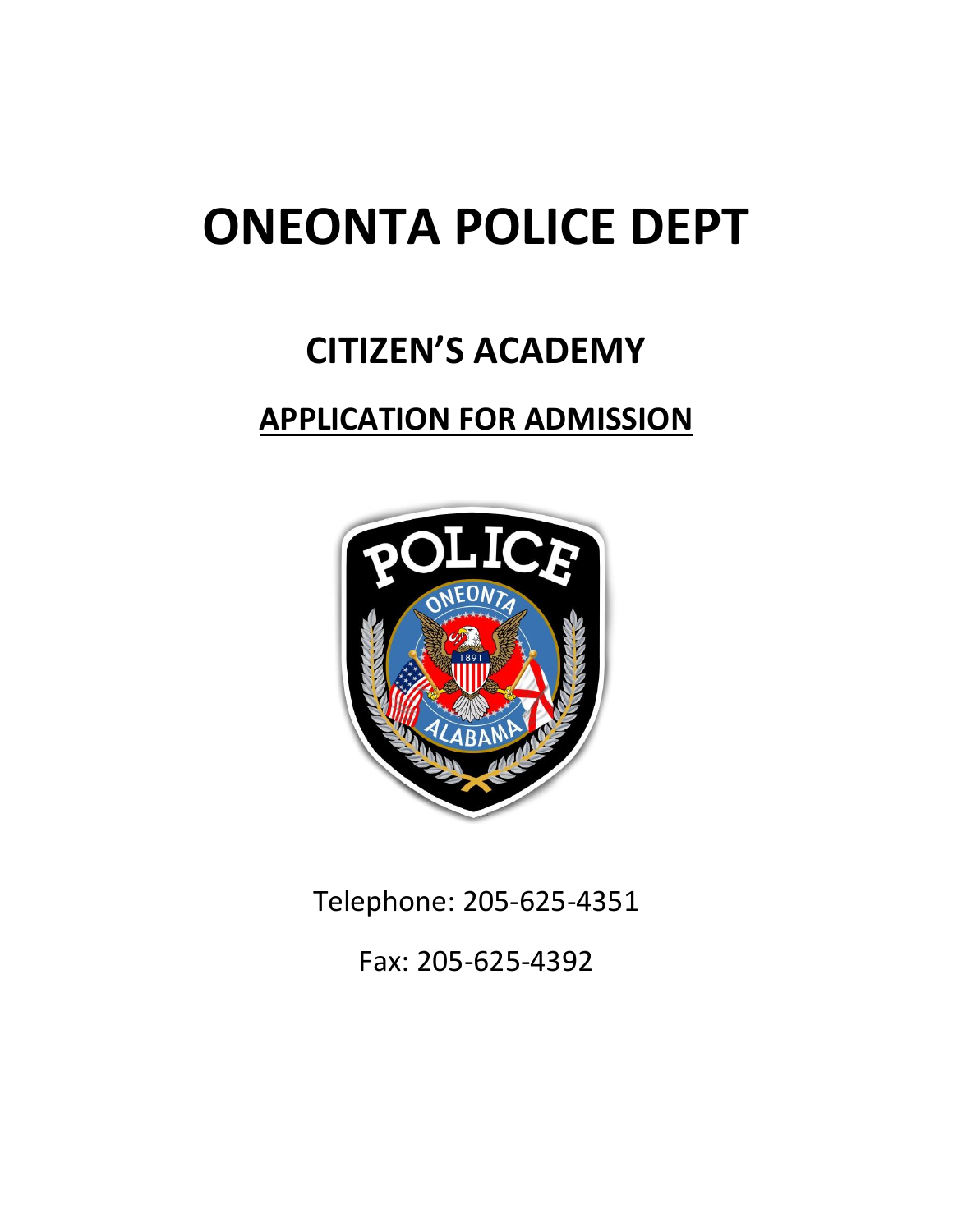| <b>NAME:</b>                      |                                                                           |                                                                                                                                                                                           |
|-----------------------------------|---------------------------------------------------------------------------|-------------------------------------------------------------------------------------------------------------------------------------------------------------------------------------------|
| Last                              | First                                                                     | Middle                                                                                                                                                                                    |
|                                   |                                                                           |                                                                                                                                                                                           |
| <b>CURRENT RESIDENCE ADDRESS:</b> |                                                                           |                                                                                                                                                                                           |
| Street                            | City/State/Zip                                                            |                                                                                                                                                                                           |
| <b>CURRENT MAILING ADDRESS:</b>   |                                                                           |                                                                                                                                                                                           |
| Street                            | City/State/Zip                                                            |                                                                                                                                                                                           |
|                                   | TELEPHONE NUMBERS (please list all that apply)                            |                                                                                                                                                                                           |
|                                   |                                                                           |                                                                                                                                                                                           |
|                                   |                                                                           |                                                                                                                                                                                           |
|                                   |                                                                           |                                                                                                                                                                                           |
| <b>DRIVERS LICENSE/ID NUMBER:</b> |                                                                           |                                                                                                                                                                                           |
|                                   |                                                                           | You must be able to answer YES to all of the following questions. If you cannot answer YES to                                                                                             |
|                                   | all, your application will not be processed. Please circle your response. |                                                                                                                                                                                           |
|                                   | Tuesday night 7:00 - 9:00 pm? $YES$ NO                                    | A. Would you be willing to commit two hours a week for twelve weeks every                                                                                                                 |
|                                   | B. Are you at least 16 years of age? $\Box$ YES $\Box$ NO                 |                                                                                                                                                                                           |
|                                   |                                                                           | C. It is important that Citizens Academy participants have not recently engaged or expect to<br>engage in any activity that is criminal, unethical, improper in nature, or might publicly |

embarrass and/or cause problems for other Citizens Academy participants and/or the Oneonta Police Department. Do you meet this requirement? **YES** NO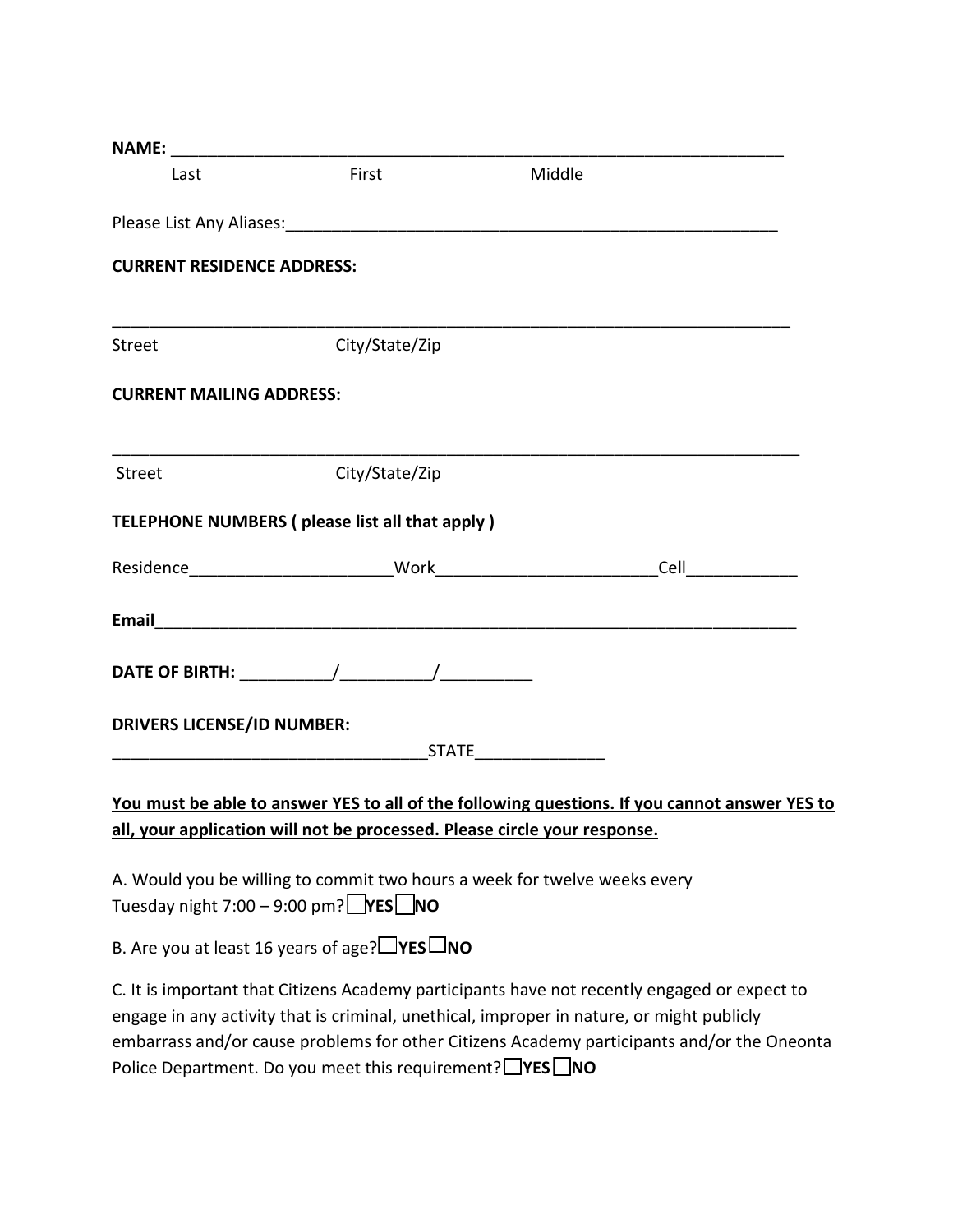D. As a Citizens Academy participant, you may be observing police officers and other public safety personnel engaged in activities that might involve the use of physical force and the rendering of emergency medical care while working inclement weather conditions, and in situations that demand confidentiality. Would you be able to maintain confidentiality, follow verbal directions, and assist public safety personnel if directed to do so? **YES** NO

**CRIMINAL HISTORY**: Have you ever been arrested and/or convicted of a crime other than a traffic infraction? **YES NO**

**NOTE: A past criminal record alone does not prohibit an individual from participating.**

I understand that the Oneonta Police Department Citizens Academy is a twelve-week program with classes meeting as described in this application. Due to the class size being limited, I understand the importance of my commitment to attend all of the classes. Furthermore, I attest that the above information provided by me is true and accurate to the best of my knowledge and authorize the Oneonta Police Department to conduct a criminal history and **background check on me.** □YES□ NO

#### SIGNATURE OF APPLICANT/ DATE

Please note that incomplete applications and applications received after the deadline will not be processed.

Application forms may be obtained from the Oneonta Police Department website (www.oneontaalpd.gov) or at the Oneonta Police Department.

Applications may be returned by mail or to the Oneonta Police Department.

Class size is limited so get your application in as soon as possible.

\_\_\_\_\_\_\_\_\_\_\_\_\_\_\_\_\_\_\_\_\_\_\_\_\_\_\_\_\_\_\_\_\_\_\_\_\_\_\_\_\_\_\_\_\_\_\_\_

Age limit is 16 years old and up.

Class will be held every Tuesday night for 12 weeks to begin an date to be announced. Graduation criteria and date will be discussed in class.